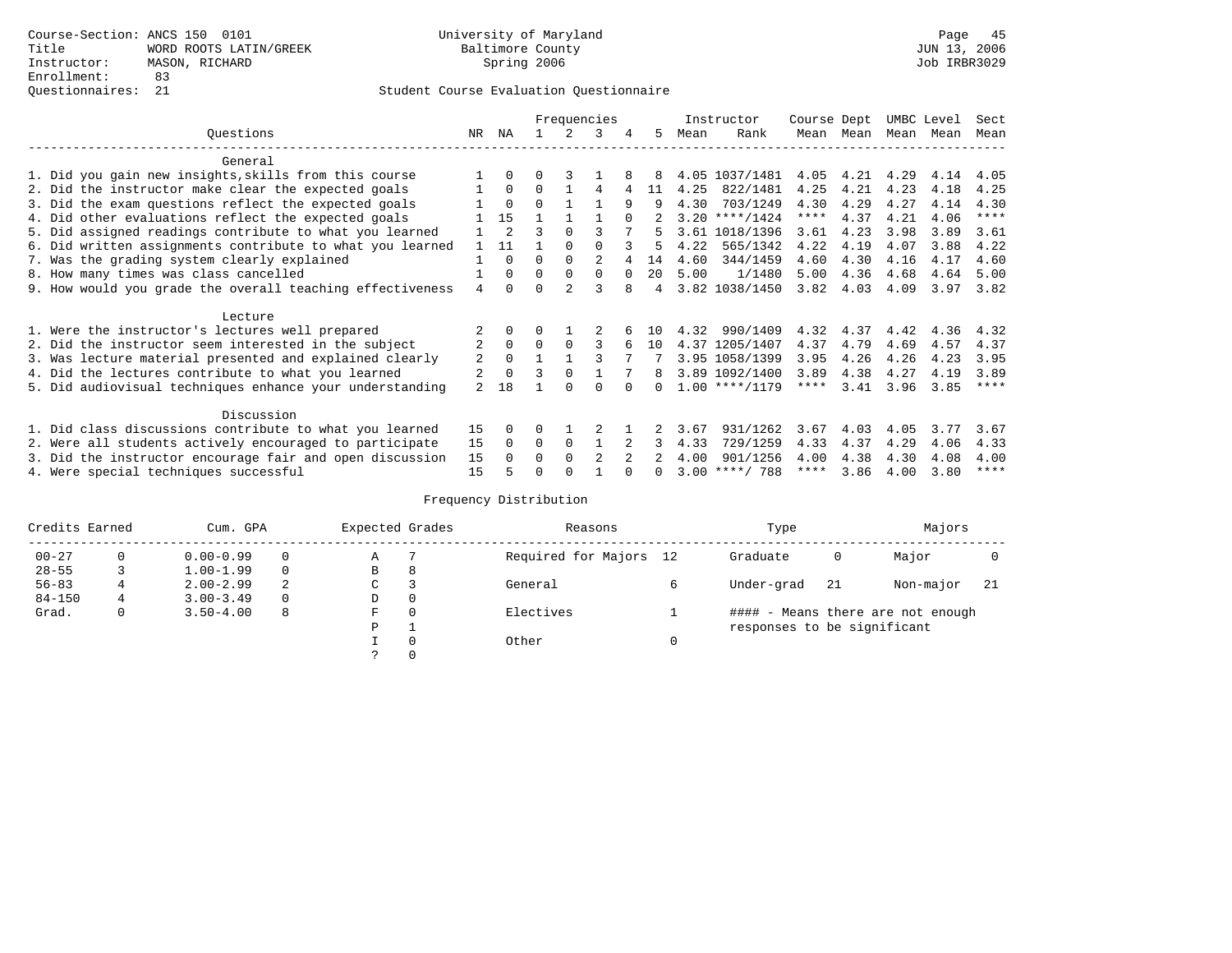|                                                           |     |          | Frequencies    |                |          |        |                |      | Instructor       | Course Dept |           | UMBC Level |      | Sect        |
|-----------------------------------------------------------|-----|----------|----------------|----------------|----------|--------|----------------|------|------------------|-------------|-----------|------------|------|-------------|
| Ouestions                                                 | NR. | ΝA       |                |                | 3        | 4      | 5.             | Mean | Rank             |             | Mean Mean | Mean Mean  |      | Mean        |
| General                                                   |     |          |                |                |          |        |                |      |                  |             |           |            |      |             |
| 1. Did you gain new insights, skills from this course     |     |          |                | $\Omega$       |          |        | 2.2.           | 4.42 | 665/1481         | 4.42        | 4.21      | 4.29       | 4.40 | 4.42        |
| 2. Did the instructor make clear the expected goals       |     | $\Omega$ | $\mathfrak{D}$ | 4              | 6        | 16     | 15             |      | 3.88 1130/1481   | 3.88        | 4.21      | 4.23       | 4.29 | 3.88        |
| 3. Did the exam questions reflect the expected goals      |     | $\Omega$ | $\overline{a}$ | 6              |          | 20     | 12             |      | 3.79 1026/1249   | 3.79        | 4.29      | 4.27       | 4.36 | 3.79        |
| 4. Did other evaluations reflect the expected goals       |     | 34       | $\Omega$       | $\Omega$       |          |        | 3              |      | $4.11$ ****/1424 | $***$ * *   | 4.37      | 4.21       | 4.28 | $***$ * * * |
| 5. Did assigned readings contribute to what you learned   |     | $\Omega$ | $\Omega$       |                |          |        | 14             | 4.05 | 675/1396         | 4.05        | 4.23      | 3.98       | 3.94 | 4.05        |
| 6. Did written assignments contribute to what you learned | 4   | 37       |                |                |          | $\cap$ | $\mathfrak{D}$ |      | $3.50$ ****/1342 | ****        | 4.19      | 4.07       | 4.05 | $***$ * * * |
| 7. Was the grading system clearly explained               | 4   | $\Omega$ | $\Omega$       |                | 4        |        | 27             | 4.51 | 448/1459         | 4.51        | 4.30      | 4.16       | 4.17 | 4.51        |
| 8. How many times was class cancelled                     | 4   | $\Omega$ | $\Omega$       | $\Omega$       | $\Omega$ | $\cap$ | 41             | 5.00 | 1/1480           | 5.00        | 4.36      | 4.68       | 4.68 | 5.00        |
| 9. How would you grade the overall teaching effectiveness | 7   |          | ∩              | $\cap$         | R        | 1.8    | 11             | 4.08 | 792/1450         | 4.08        | 4.03      | 4.09       | 4.15 | 4.08        |
| Lecture                                                   |     |          |                |                |          |        |                |      |                  |             |           |            |      |             |
| 1. Were the instructor's lectures well prepared           |     |          |                | $\Omega$       |          |        | 30             | 4.60 | 659/1409         | 4.60        | 4.37      | 4.42       | 4.47 | 4.60        |
| 2. Did the instructor seem interested in the subject      | 3   | $\Omega$ | $\Omega$       | $\Omega$       | $\Omega$ |        | 40             | 4.95 | 250/1407         | 4.95        | 4.79      | 4.69       | 4.78 | 4.95        |
| 3. Was lecture material presented and explained clearly   | 3   | $\Omega$ |                |                | 4        | 18     | 18             | 4.21 | 864/1399         | 4.21        | 4.26      | 4.26       | 4.29 | 4.21        |
| 4. Did the lectures contribute to what you learned        | 3   | $\Omega$ | $\Omega$       |                |          | 10     | 28             | 4.52 | 571/1400         | 4.52        | 4.38      | 4.27       | 4.34 | 4.52        |
| 5. Did audiovisual techniques enhance your understanding  | 3   |          |                | 5              | 15       | Б.     | q              | 3.47 | 909/1179         | 3.47        | 3.41      | 3.96       | 4.05 | 3.47        |
| Discussion                                                |     |          |                |                |          |        |                |      |                  |             |           |            |      |             |
| 1. Did class discussions contribute to what you learned   | 26  | $\Omega$ | 4              |                | 6        |        |                |      | 3.16 1113/1262   | 3.16        | 4.03      | 4.05       | 4.11 | 3.16        |
| 2. Were all students actively encouraged to participate   |     |          | 3              | $\overline{2}$ | 5        | 6      | 4              |      | 3.30 1140/1259   | 3.30        | 4.37      | 4.29       | 4.34 | 3.30        |
| 3. Did the instructor encourage fair and open discussion  | 25  | $\Omega$ |                |                |          |        |                |      | 3.60 1084/1256   | 3.60        | 4.38      | 4.30       | 4.28 | 3.60        |
| 4. Were special techniques successful                     | 27  | 17       |                |                |          |        |                |      | $1.00$ ****/ 788 | ****        | 3.86      | 4.00       | 3.98 | $***$ * * * |

| Credits Earned |   | Cum. GPA      |    | Expected Grades | Reasons  |                        | Type | Majors                      |     |                                   |    |
|----------------|---|---------------|----|-----------------|----------|------------------------|------|-----------------------------|-----|-----------------------------------|----|
| $00 - 27$      |   | $0.00 - 0.99$ |    | Α               | 12       | Required for Majors 23 |      | Graduate                    | 0   | Major                             |    |
| $28 - 55$      |   | $1.00 - 1.99$ |    | B               | 15       |                        |      |                             |     |                                   |    |
| $56 - 83$      |   | $2.00 - 2.99$ |    | C               | 10       | General                | 10   | Under-grad                  | -45 | Non-major                         | 37 |
| $84 - 150$     | 5 | $3.00 - 3.49$ | 8  | D               | 0        |                        |      |                             |     |                                   |    |
| Grad.          | 0 | $3.50 - 4.00$ | 13 | F               | 0        | Electives              |      |                             |     | #### - Means there are not enough |    |
|                |   |               |    | Ρ               | 0        |                        |      | responses to be significant |     |                                   |    |
|                |   |               |    |                 | $\Omega$ | Other                  | 8    |                             |     |                                   |    |
|                |   |               |    | っ               | 4        |                        |      |                             |     |                                   |    |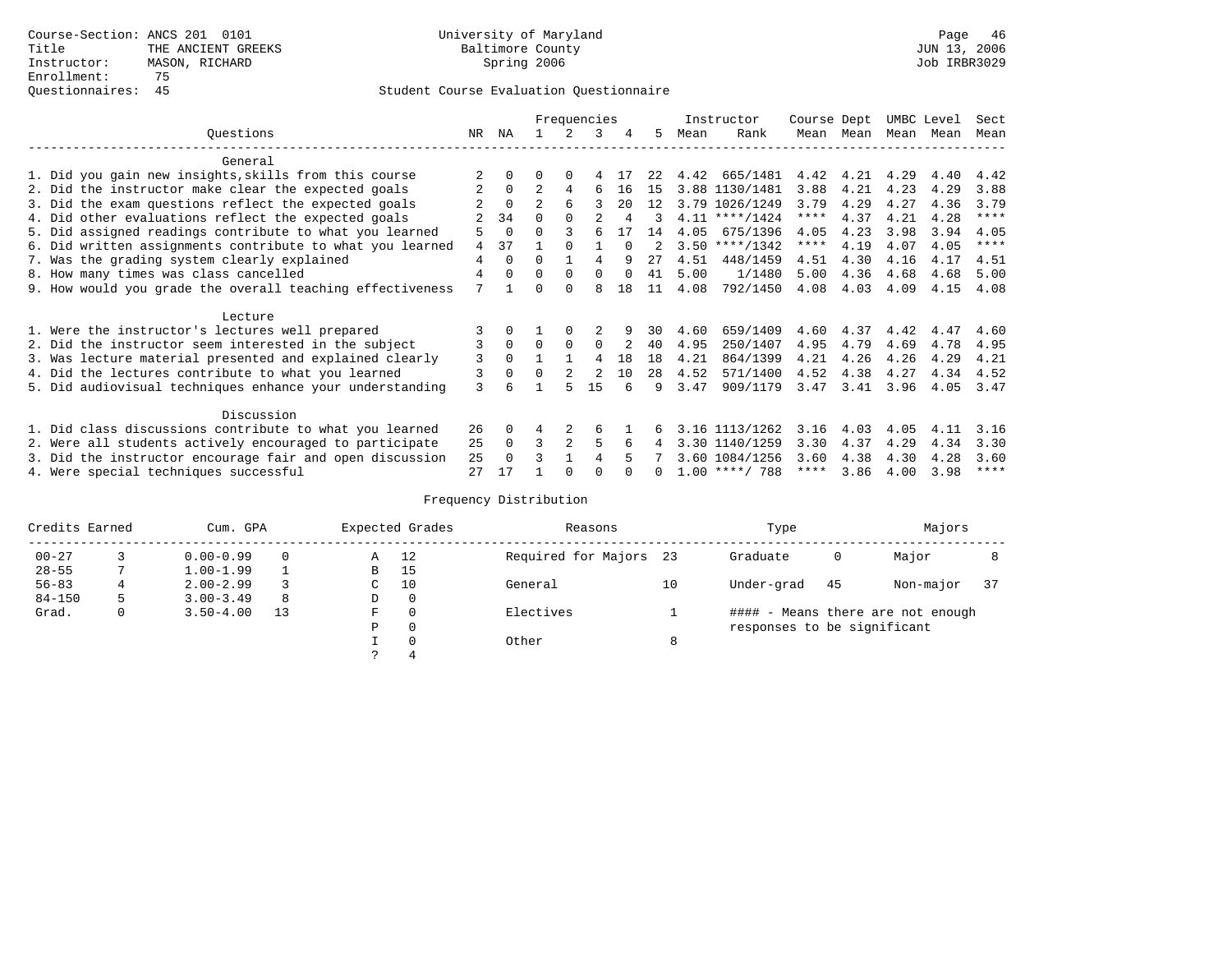|                                                           |             |              |          |             | Frequencies    |          |                |      | Instructor       | Course Dept |      | UMBC Level |      | Sect        |
|-----------------------------------------------------------|-------------|--------------|----------|-------------|----------------|----------|----------------|------|------------------|-------------|------|------------|------|-------------|
| Ouestions                                                 | NR.         | ΝA           |          |             | 3              | 4        | 5.             | Mean | Rank             | Mean        | Mean | Mean       | Mean | Mean        |
| General                                                   |             |              |          |             |                |          |                |      |                  |             |      |            |      |             |
| 1. Did you gain new insights, skills from this course     |             | $\Omega$     | O        | $\Omega$    | O              |          |                | 4.44 | 626/1481         | 4.44        | 4.21 | 4.29       | 4.40 | 4.44        |
| 2. Did the instructor make clear the expected goals       |             | $\Omega$     | $\Omega$ | $\Omega$    |                | 4        | $\overline{4}$ | 4.33 | 736/1481         | 4.33        | 4.21 | 4.23       | 4.29 | 4.33        |
| 3. Did the exam questions reflect the expected goals      |             | $\Omega$     | $\Omega$ | $\Omega$    |                |          | 5.             | 4.50 | 498/1249         | 4.50        | 4.29 | 4.27       | 4.36 | 4.50        |
| 4. Did other evaluations reflect the expected goals       | O           | $\Omega$     | $\Omega$ | $\Omega$    |                |          | б.             | 4.56 | 385/1424         | 4.56        | 4.37 | 4.21       | 4.28 | 4.56        |
| 5. Did assigned readings contribute to what you learned   | $\mathbf 0$ |              | $\Omega$ | $\Omega$    | $\Omega$       |          | 8              | 4.89 | 87/1396          | 4.89        | 4.23 | 3.98       | 3.94 | 4.89        |
| 6. Did written assignments contribute to what you learned | $\mathbf 0$ | $\Omega$     |          |             | $\mathfrak{D}$ |          | 6              | 4.44 | 364/1342         | 4.44        | 4.19 | 4.07       | 4.05 | 4.44        |
| 7. Was the grading system clearly explained               | $\Omega$    |              | $\Omega$ | $\Omega$    |                |          | 5.             | 4.33 | 695/1459         | 4.33        | 4.30 | 4.16       | 4.17 | 4.33        |
| 8. How many times was class cancelled                     | 0           | $\Omega$     | $\Omega$ | $\Omega$    | $\Omega$       |          |                |      | 4.22 1238/1480   | 4.22        | 4.36 | 4.68       | 4.68 | 4.22        |
| 9. How would you grade the overall teaching effectiveness | $\Omega$    | <sup>n</sup> | U        | ∩           | $\mathcal{D}$  | २        | 4              | 4.22 | 662/1450         | 4.22        | 4.03 | 4.09       | 4.15 | 4.22        |
|                                                           |             |              |          |             |                |          |                |      |                  |             |      |            |      |             |
| Lecture                                                   |             |              |          |             |                |          |                |      |                  |             |      |            |      |             |
| 1. Were the instructor's lectures well prepared           |             |              |          |             |                |          | 6              | 4.56 | 705/1409         | 4.56        | 4.37 | 4.42       | 4.47 | 4.56        |
| 2. Did the instructor seem interested in the subject      | 0           | $\Omega$     | $\Omega$ | $\Omega$    | $\mathbf 0$    | $\Omega$ | 9              | 5.00 | 1/1407           | 5.00        | 4.79 | 4.69       | 4.78 | 5.00        |
| 3. Was lecture material presented and explained clearly   | $\mathbf 0$ | $\Omega$     | $\Omega$ | $\Omega$    | $\Omega$       |          |                | 4.78 | 245/1399         | 4.78        | 4.26 | 4.26       | 4.29 | 4.78        |
| 4. Did the lectures contribute to what you learned        | $\mathbf 0$ | $\Omega$     | $\Omega$ | $\Omega$    | $\Omega$       |          | 8              | 4.89 | 166/1400         | 4.89        | 4.38 | 4.27       | 4.34 | 4.89        |
| 5. Did audiovisual techniques enhance your understanding  |             |              |          |             |                |          |                |      | $2.00$ ****/1179 | $***$ * *   | 3.41 | 3.96       | 4.05 | $***$ *     |
|                                                           |             |              |          |             |                |          |                |      |                  |             |      |            |      |             |
| Discussion                                                |             |              |          |             |                |          |                |      |                  |             |      |            |      |             |
| 1. Did class discussions contribute to what you learned   |             |              | 0        | $\Omega$    | $\Omega$       |          | 5.             | 5.00 | 1/1262           | 5.00        | 4.03 | 4.05       | 4.11 | 5.00        |
| 2. Were all students actively encouraged to participate   |             |              | $\Omega$ | $\mathbf 0$ | 0              | $\Omega$ | 5.             | 5.00 | 1/1259           | 5.00        | 4.37 | 4.29       | 4.34 | 5.00        |
| 3. Did the instructor encourage fair and open discussion  | 4           |              | 0        | $\Omega$    | $\Omega$       | $\Omega$ |                | 5.00 | 1/1256           | 5.00        | 4.38 | 4.30       | 4.28 | 5.00        |
| 4. Were special techniques successful                     | 4           |              |          |             |                |          |                |      | $4.00$ ****/ 788 | ****        | 3.86 | 4.00       | 3.98 | $***$ * * * |

| Credits Earned |   | Cum. GPA      |   |   | Expected Grades | Reasons             | Type                        | Majors |                                   |  |
|----------------|---|---------------|---|---|-----------------|---------------------|-----------------------------|--------|-----------------------------------|--|
| $00 - 27$      | 0 | $0.00 - 0.99$ |   | Α |                 | Required for Majors | Graduate                    | 0      | Major                             |  |
| $28 - 55$      | 0 | $1.00 - 1.99$ |   | B | 2               |                     |                             |        |                                   |  |
| $56 - 83$      |   | $2.00 - 2.99$ | 2 | C | 0               | General             | Under-grad                  | 9      | Non-major                         |  |
| $84 - 150$     | 4 | $3.00 - 3.49$ |   | D | 0               |                     |                             |        |                                   |  |
| Grad.          | 0 | $3.50 - 4.00$ | 2 | F | 0               | Electives           |                             |        | #### - Means there are not enough |  |
|                |   |               |   | Ρ | 0               |                     | responses to be significant |        |                                   |  |
|                |   |               |   |   | $\Omega$        | Other               |                             |        |                                   |  |
|                |   |               |   |   |                 |                     |                             |        |                                   |  |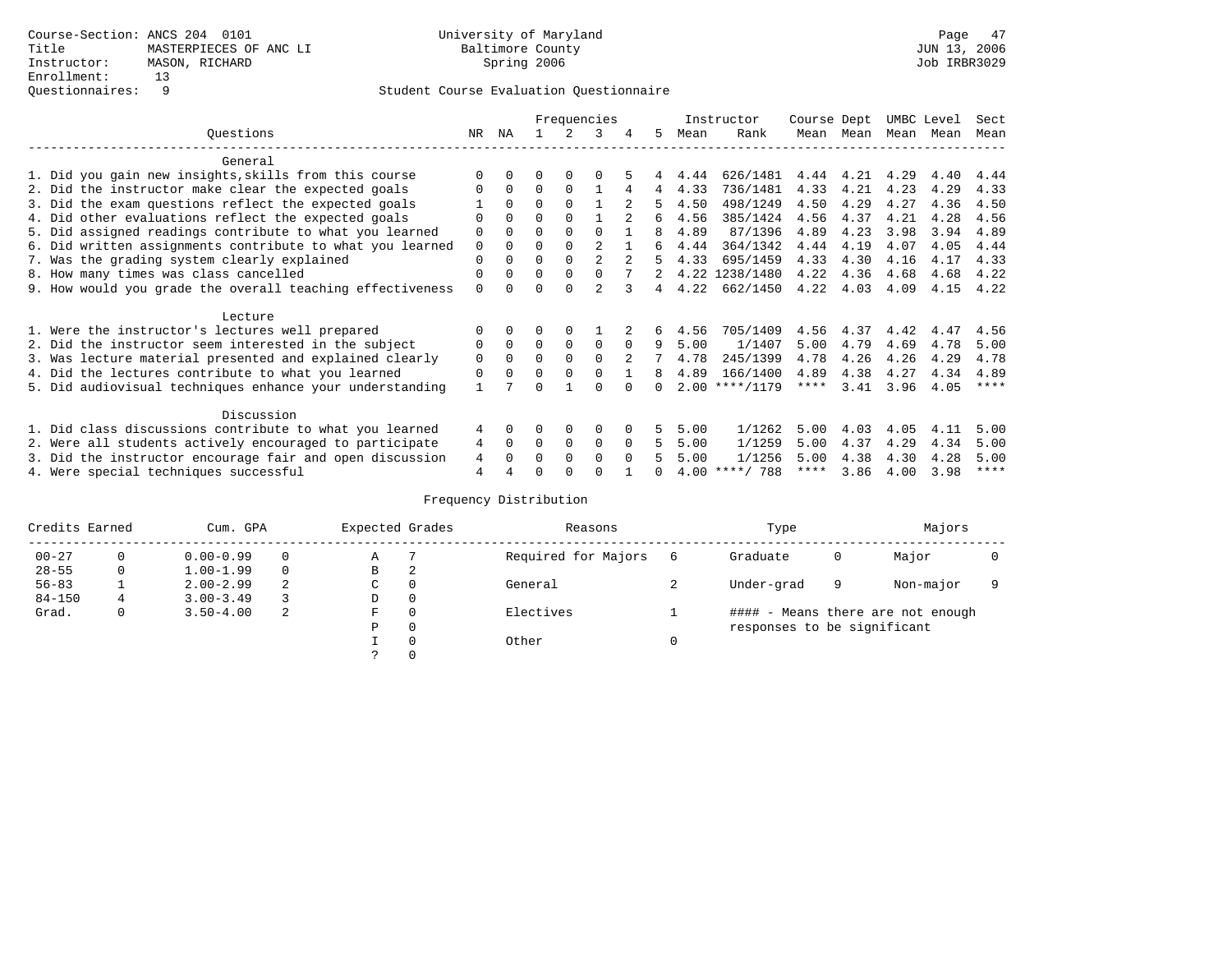|                                                           |                  | Frequencies              |                         |                          |                                | Instructor     |              |      |                            | Course Dept UMBC Level |              | Sect         |              |             |
|-----------------------------------------------------------|------------------|--------------------------|-------------------------|--------------------------|--------------------------------|----------------|--------------|------|----------------------------|------------------------|--------------|--------------|--------------|-------------|
| Questions                                                 |                  | NR NA                    | $\mathbf{1}$            | 2                        | 3                              | 4              | 5            | Mean | Rank                       |                        | Mean Mean    |              | Mean Mean    | Mean        |
|                                                           |                  |                          |                         |                          |                                |                |              |      |                            |                        |              |              |              |             |
| General                                                   |                  |                          |                         |                          |                                |                |              |      |                            |                        |              |              |              |             |
| 1. Did you gain new insights, skills from this course     | 0                | 0                        | $\Omega$                | $\Omega$                 | 0                              | 10             | 19           | 4.66 | 406/1481                   | 4.66                   | 4.21         | 4.29         | 4.40         | 4.66        |
| 2. Did the instructor make clear the expected goals       | $\mathbf{0}$     | $\mathbf 0$              | $\Omega$                | $\mathbf{1}$             | $\mathbf{0}$                   | 11             | 17           | 4.52 | 505/1481                   | 4.52                   | 4.21         | 4.23         | 4.29         | 4.52        |
| 3. Did the exam questions reflect the expected goals      | 0                | $\mathbf 0$              | $\Omega$                | 1                        | 1                              | 7              | 20           | 4.59 | 423/1249                   | 4.59                   | 4.29         | 4.27         | 4.36         | 4.59        |
| 4. Did other evaluations reflect the expected goals       | $\mathbf 0$      | 8                        | $\mathbf 0$             | $\mathbf{1}$             | $\mathbf{1}$                   | 8              | 11           | 4.38 | 582/1424                   | 4.38                   | 4.37         | 4.21         | 4.28         | 4.38        |
| 5. Did assigned readings contribute to what you learned   | 0                | $\mathbf 0$              | $\mathbf{1}$            | $\Omega$                 | $\overline{2}$                 | 6              | 20           | 4.52 | 291/1396                   | 4.52                   | 4.23         | 3.98         | 3.94         | 4.52        |
| 6. Did written assignments contribute to what you learned | $\mathbf{0}$     | 17                       | $\Omega$                | $\mathbf{1}$             | 3                              | 2              | 6            | 4.08 | 707/1342                   | 4.08                   | 4.19         | 4.07         | 4.05         | 4.08        |
| 7. Was the grading system clearly explained               | $\Omega$         | $\Omega$<br>$\mathbf{0}$ | $\Omega$<br>$\mathbf 0$ | $\Omega$<br>$\mathbf{1}$ | 5                              | 5              | 19           | 4.48 | 490/1459                   | 4.48                   | 4.30         | 4.16         | 4.17         | 4.48        |
| 8. How many times was class cancelled                     | $\mathbf 0$<br>7 | $\Omega$                 | $\Omega$                | $\Omega$                 | $\overline{4}$<br>$\mathbf{0}$ | 18<br>12       | 6<br>10      | 4.45 | 4.00 1349/1480<br>403/1450 | 4.00<br>4.45           | 4.36<br>4.03 | 4.68<br>4.09 | 4.68<br>4.15 | 4.00        |
| 9. How would you grade the overall teaching effectiveness |                  |                          |                         |                          |                                |                |              |      |                            |                        |              |              |              | 4.45        |
| Lecture                                                   |                  |                          |                         |                          |                                |                |              |      |                            |                        |              |              |              |             |
| 1. Were the instructor's lectures well prepared           | $\mathbf 0$      | $\mathbf 0$              | 0                       | 0                        | $\Omega$                       | 3              | 26           | 4.90 | 202/1409                   | 4.90                   | 4.37         | 4.42         | 4.47         | 4.90        |
| 2. Did the instructor seem interested in the subject      | 1                | $\mathbf 0$              | 0                       | 0                        | $\mathbf{0}$                   | 3              | 25           | 4.89 | 522/1407                   | 4.89                   | 4.79         | 4.69         | 4.78         | 4.89        |
| 3. Was lecture material presented and explained clearly   | 2                | $\mathbf 0$              | $\mathbf 0$             | 1                        | $\mathbf 0$                    | 10             | 16           | 4.52 | 556/1399                   | 4.52                   | 4.26         | 4.26         | 4.29         | 4.52        |
| 4. Did the lectures contribute to what you learned        | 2                | $\Omega$                 | $\Omega$                | $\mathbf{1}$             | $\Omega$                       | 4              | 22           |      | 4.74 324/1400              | 4.74                   | 4.38         | 4.27         | 4.34         | 4.74        |
| 5. Did audiovisual techniques enhance your understanding  | 3                | 18                       | $\overline{2}$          | $\Omega$                 | 3                              | $\overline{2}$ | $\mathbf{1}$ |      | 3.00 1041/1179             | 3.00                   | 3.41         | 3.96         | 4.05         | 3.00        |
|                                                           |                  |                          |                         |                          |                                |                |              |      |                            |                        |              |              |              |             |
| Discussion                                                |                  |                          |                         |                          |                                |                |              |      |                            |                        |              |              |              |             |
| 1. Did class discussions contribute to what you learned   | 10               | 0                        | 0                       | 0                        | 2                              | 9              | 8            | 4.32 | 527/1262                   | 4.32                   | 4.03         | 4.05         | 4.11         | 4.32        |
| 2. Were all students actively encouraged to participate   | 10               | $\mathbf 0$              | $\mathbf 0$             | $\mathbf 0$              | $\mathbf{0}$                   | 5              | 14           | 4.74 | 380/1259                   | 4.74                   | 4.37         | 4.29         | 4.34         | 4.74        |
| 3. Did the instructor encourage fair and open discussion  | 10               | $\mathbf 0$              | 0                       | 0                        | 1                              | 4              | 14           | 4.68 | 438/1256                   | 4.68                   | 4.38         | 4.30         | 4.28         | 4.68        |
| 4. Were special techniques successful                     | 10               | 16                       | $\mathbf 0$             | $\mathbf{1}$             | $\mathbf{1}$                   | $\Omega$       | 1            |      | $3.33$ ****/ 788           | $***$ * * *            | 3.86         | 4.00         | 3.98         | $***$       |
|                                                           |                  |                          |                         |                          |                                |                |              |      |                            |                        |              |              |              |             |
| Laboratory                                                |                  |                          |                         |                          |                                |                |              |      |                            |                        |              |              |              |             |
| 1. Did the lab increase understanding of the material     | 26               | 2                        | 0                       | $\Omega$                 | $\Omega$                       | $\Omega$       | $\mathbf{1}$ |      | $5.00$ ****/ 246           |                        |              | 4.20         | 4.51         |             |
| 2. Were you provided with adequate background information | 27               | $\mathbf 0$              | 0                       | $\mathsf 0$              | $\mathsf 0$                    | 0              | 2            | 5.00 | ****/ 249                  | ****                   | ****         | 4.11         | 4.32         | ****        |
| 3. Were necessary materials available for lab activities  | 26               | 2                        | $\mathbf 0$             | $\mathbf 0$              | $\mathbf 0$                    | $\mathbf{0}$   | 1            | 5.00 | ****/ 242                  | ****                   | $* * * *$    | 4.40         | 4.63         | $***$       |
| 4. Did the lab instructor provide assistance              | 27               | $\mathbf 1$              | $\mathbf 0$             | $\mathbf{0}$             | $\mathbf 0$                    | $\Omega$       | $\mathbf{1}$ |      | $5.00$ ****/ 240           | ****                   | ****         | 4.20         | 4.58         | $***$ * * * |
| 5. Were requirements for lab reports clearly specified    | 27               | $\mathbf{1}$             | $\Omega$                | $\Omega$                 | $\Omega$                       | $\Omega$       | $\mathbf{1}$ |      | $5.00$ ****/ 217           | ****                   | ****         | 4.04         | 4.28         | $***$       |
| Seminar                                                   |                  |                          |                         |                          |                                |                |              |      |                            |                        |              |              |              |             |
| 1. Were assigned topics relevant to the announced theme   | 26               | 1                        | 0                       | $\Omega$                 | $\Omega$                       | $\Omega$       | 2            |      | 68<br>$5.00$ ****/         |                        |              | 4.49         | 5.00         | ****        |
| 2. Was the instructor available for individual attention  | 26               | $\mathbf{1}$             | $\mathbf 0$             | $\mathbf 0$              | $\mathbf{0}$                   | 0              | 2            |      | 69<br>$5.00$ ****/         | ****                   | ****         | 4.53         | 4.83         | ****        |
| 3. Did research projects contribute to what you learned   | 26               | $\mathbf{1}$             | $\mathbf 0$             | $\mathsf 0$              | $\mathbf 0$                    | 1              | $\mathbf{1}$ |      | $4.50$ ****/<br>63         | ****                   | ****         | 4.44         | 4.00         | ****        |
| 4. Did presentations contribute to what you learned       | 26               | $\mathbf{1}$             | $\mathbf 0$             | $\mathbf 0$              | $\mathbf 0$                    | $\mathbf{1}$   | $\mathbf{1}$ |      | $4.50$ ****/<br>69         | $***$ * * *            | ****         | 4.35         | 4.72         | $***$       |
| 5. Were criteria for grading made clear                   | 26               | $\mathbf{1}$             | $\Omega$                | $\Omega$                 | $\mathbf{1}$                   | $\Omega$       | 1            |      | $4.00$ ****/<br>68         | ****                   | $***$ *      | 3.92         | 3.55         | ****        |
|                                                           |                  |                          |                         |                          |                                |                |              |      |                            |                        |              |              |              |             |
| Field Work                                                |                  |                          |                         |                          |                                |                |              |      |                            |                        |              |              |              |             |
| 1. Did field experience contribute to what you learned    | 27               | $\mathbf 0$              | 0                       | 0                        | 0                              | 0              | 2            |      | 59<br>$5.00$ ****/         | ****                   | 4.00         | 4.30         | 4.67         | ****        |
| 2. Did you clearly understand your evaluation criteria    | 27               | $\mathbf 0$              | $\Omega$                | $\Omega$                 | $\mathbf 0$                    | $\Omega$       | 2            |      | 51<br>$5.00$ ****/         | ****                   | 3.83         | 4.00         | 4.07         | ****        |
| 3. Was the instructor available for consultation          | 27               | $\mathbf{1}$             | $\mathbf 0$             | $\mathbf 0$              | $\mathbf 0$                    | $\Omega$       | $\mathbf{1}$ |      | 36<br>$5.00$ ****/         | ****                   | 4.00         | 4.60         | 4.64         | ****        |
| 4. To what degree could you discuss your evaluations      | 27               | $\mathbf 0$              | $\mathbf 0$             | $\mathbf{0}$             | $\mathbf 0$                    | $\Omega$       | 2            | 5.00 | $***/$<br>41               | $***$ * * *            | 3.75         | 4.26         | 4.69         | ****        |
| 5. Did conferences help you carry out field activities    | 27               | $\mathbf{1}$             | $\Omega$                | $\Omega$                 | $\Omega$                       | $\Omega$       | $\mathbf{1}$ |      | $5.00$ ****/<br>31         | $***$ * * *            | 3.75         | 4.42         | 4.80         | ****        |
|                                                           |                  |                          |                         |                          |                                |                |              |      |                            |                        |              |              |              |             |
| Self Paced                                                |                  |                          |                         |                          |                                |                |              |      |                            |                        |              |              |              |             |
| 1. Did self-paced system contribute to what you learned   | 27               | 0                        | 0                       | 0                        | 0                              | 0              | 2            | 5.00 | 55<br>$***$ /              |                        |              | 4.55         | 4.44         | ****        |
| 2. Did study questions make clear the expected goal       | 27               | $\mathbf 0$              | $\mathbf 0$             | $\mathbf{0}$             | $\mathbf{0}$                   | 0              | 2            | 5.00 | 31<br>$***/$               | ****                   | ****         | 4.75         | 4.50         | ****        |
| 3. Were your contacts with the instructor helpful         | 27               | $\Omega$                 | $\mathbf 0$             | $\mathbf 0$              | $\Omega$                       | $\Omega$       | 2            | 5.00 | 51<br>$* * * * /$          | ****                   | ****         | 4.65         | 4.66         | $***$ * * * |
| 4. Was the feedback/tutoring by proctors helpful          | 27               | $\Omega$                 | $\mathbf 0$             | $\mathbf 0$              | $\Omega$                       | $\Omega$       | 2            | 5.00 | $***/$<br>34               | ****                   | ****         | 4.83         | 4.43         | ****        |
| 5. Were there enough proctors for all the students        | 27               | $\Omega$                 | $\Omega$                | $\Omega$                 | $\Omega$                       | $\Omega$       | 2            |      | $5.00$ ****/<br>24         | ****                   | ****         | 4.82         | 5.00         | $***$       |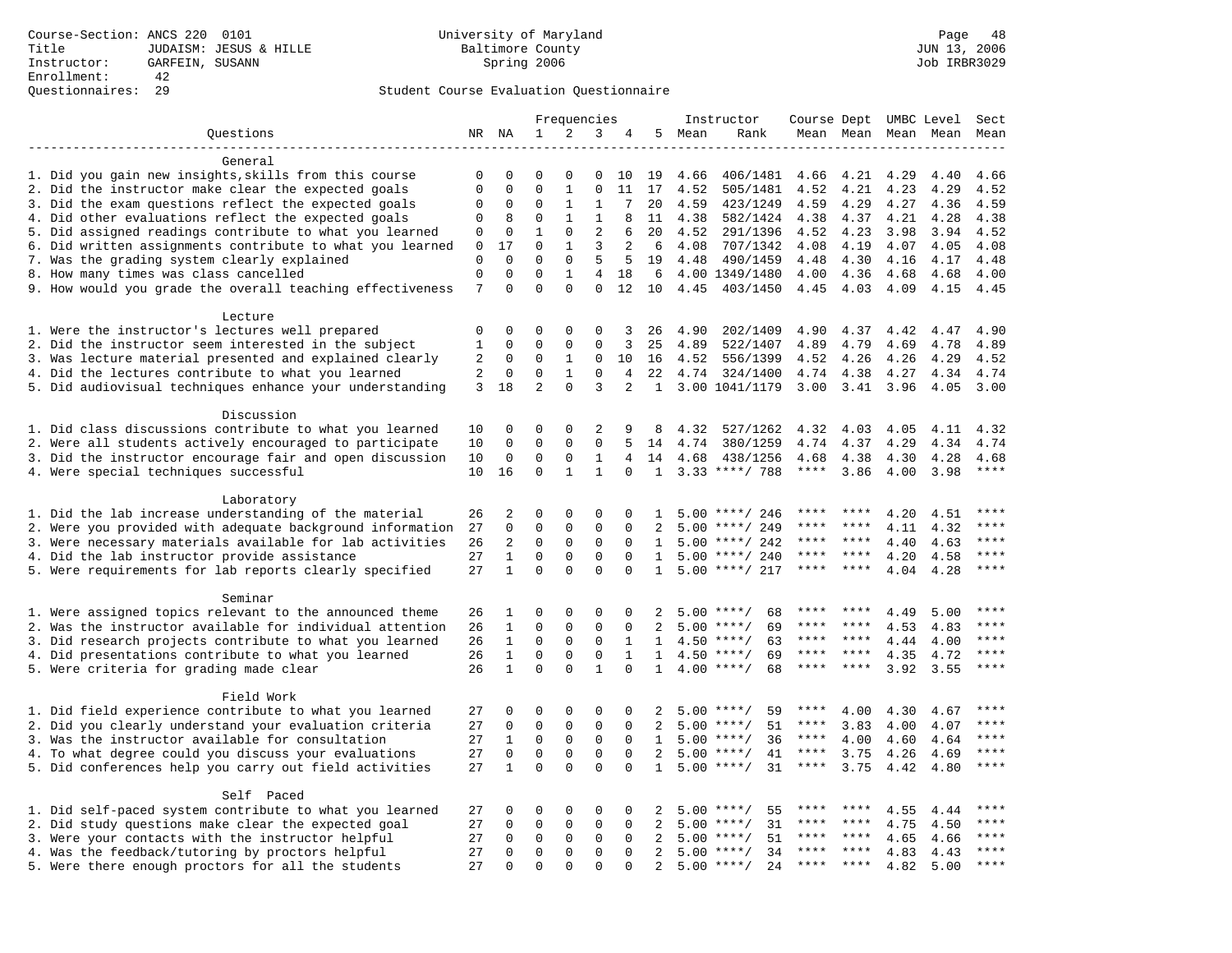| Course-Section: ANCS 220 0101 |                 |                        | University of Maryland                  | Page 48      |
|-------------------------------|-----------------|------------------------|-----------------------------------------|--------------|
| Title                         |                 | JUDAISM: JESUS & HILLE | Baltimore County                        | JUN 13, 2006 |
| Instructor:                   | GARFEIN, SUSANN |                        | Spring 2006                             | Job IRBR3029 |
| Enrollment:                   | 42              |                        |                                         |              |
| Ouestionnaires: 29            |                 |                        | Student Course Evaluation Questionnaire |              |

| Credits Earned |             | Cum. GPA      |   |   | Expected Grades | Reasons                |    | Type                        | Majors |                                   |     |
|----------------|-------------|---------------|---|---|-----------------|------------------------|----|-----------------------------|--------|-----------------------------------|-----|
| $00 - 27$      |             | $0.00 - 0.99$ |   | Α | 15              | Required for Majors 11 |    | Graduate                    | 0      | Major                             |     |
| $28 - 55$      | 6           | $1.00 - 1.99$ |   | В | 6               |                        |    |                             |        |                                   |     |
| $56 - 83$      | 4           | $2.00 - 2.99$ |   | C |                 | General                | 10 | Under-grad                  | 29     | Non-major                         | -28 |
| $84 - 150$     |             | $3.00 - 3.49$ | 4 | D | $\Omega$        |                        |    |                             |        |                                   |     |
| Grad.          | $\mathbf 0$ | $3.50 - 4.00$ |   | F | $\Omega$        | Electives              |    |                             |        | #### - Means there are not enough |     |
|                |             |               |   | Ρ | $\Omega$        |                        |    | responses to be significant |        |                                   |     |
|                |             |               |   |   | $\Omega$        | Other                  |    |                             |        |                                   |     |
|                |             |               |   |   |                 |                        |    |                             |        |                                   |     |